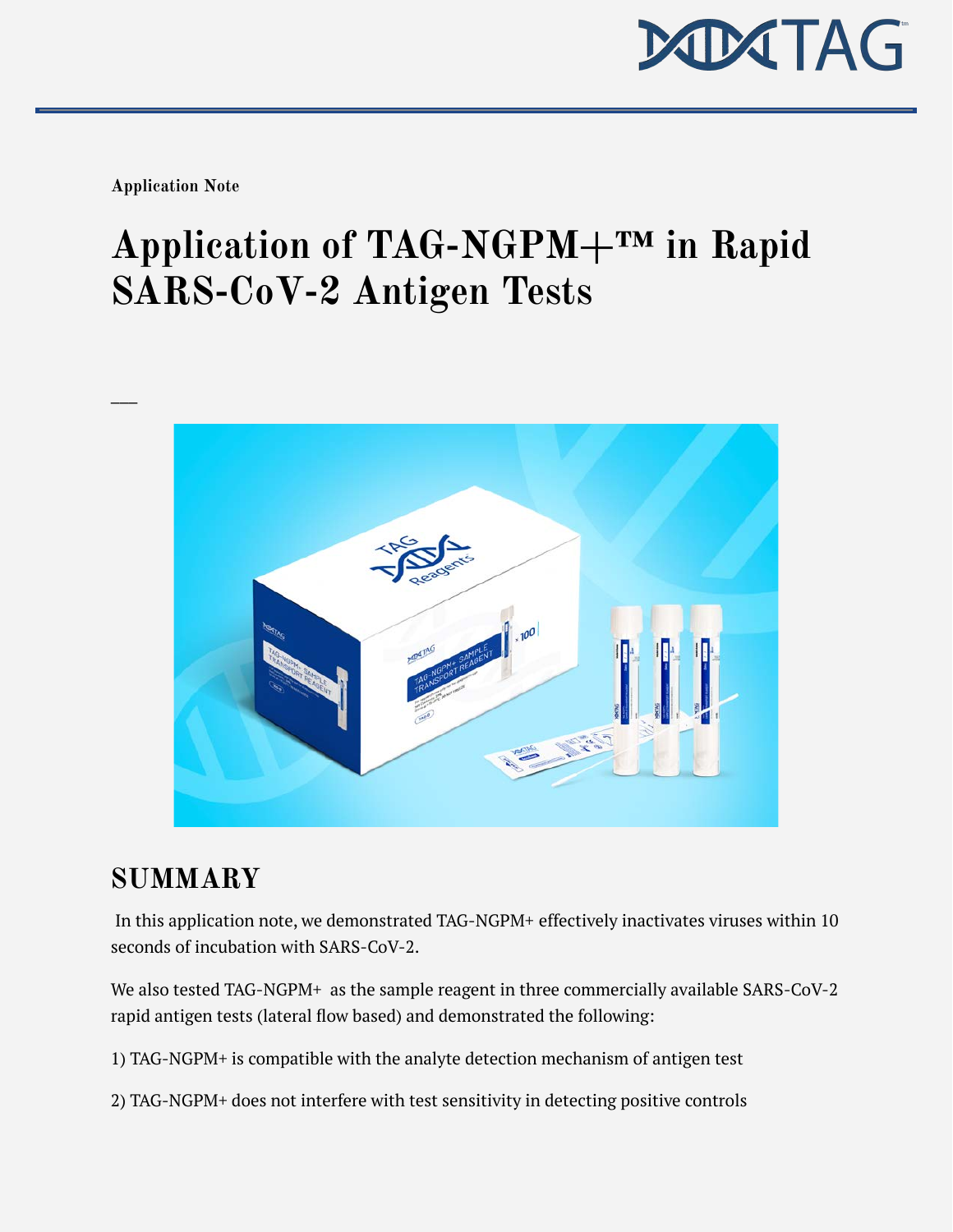# **INTRODUCTION:**

TAG-NGPM  $+^{TM}$  is a molecular assay specimen collection and transport media with virus inactivation and biocide. It is designed to stabilize samples in ambient temperature and could serve as an excellent SARS-CoV-2 buffer reagent media for collection and transportation of samples to be used in PCR, RT-PCR, recombinase-based isothermal assays, and antigen tests.

The unique and proprietary formulation of TAG-NGPM+ allows dual compatibility with molecular and protein-based tests, and its effective virus inactivation function ensures safety of the patient and healthcare workers during sample collection, transport and testing.

**Mechanism of Antigen Test**: In brief, a sample is placed on a conjugation pad where the analyte (or antigen) of interest is bound by conjugated antibodies. The analyte-antibody mix subsequently migrates along a membrane by capillary flow across both 'test' and 'control' strips. These strips are coated with antibodies detecting the analyte of interest and a positive test is confirmed by the appearance of coloured control and test lines.

**Test validity:** Determined by the presence of a control line on the test.

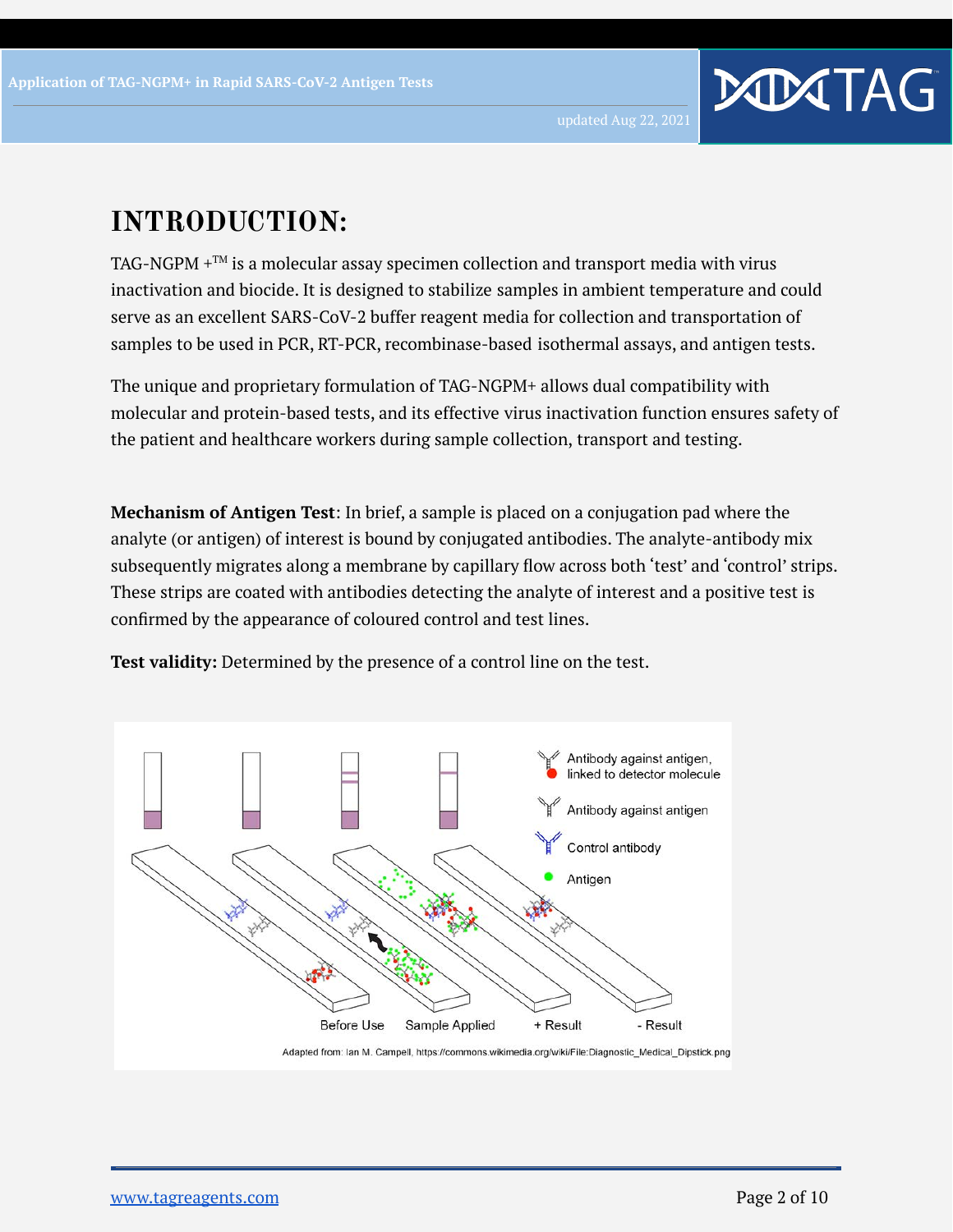#### **Measuring viral titer using Cytopathic Effect**

Cytopathic effect (CPE) refers to the morphologic changes in the host cells due to viral infection. CPE includes rounding of the infected cells, fusion with adjacent cells to form syncytia, and the appearance of nuclear and cytoplasmic inclusion bodies. It is widely used as a tool to visualize viral infection in host cells and evaluate the effectiveness of antiviral compounds.

CPE can be used as the measurement readout to quantify live viral titer in the Median Tissue Culture Infectious Dose (TCID50) assay, performed by adding serial dilution of virus-containing sample to cultured, adherent cells in plate wells.

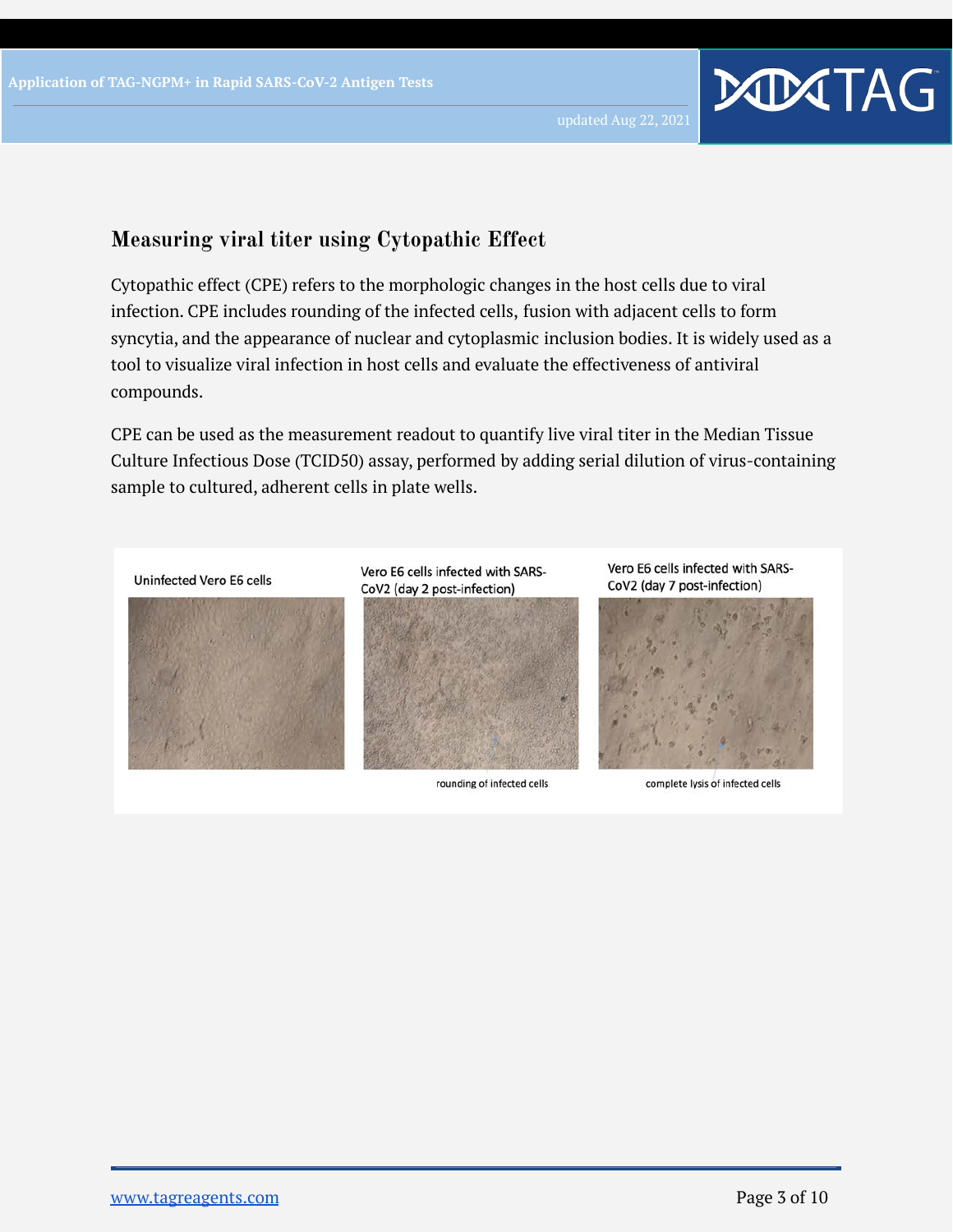## **MATERIALS AND METHODS**

#### **Virus Inactivation of SARS-CoV-2 in nasal matrix**

High stock concentration of SARS-CoV-2 virus in nasal matrix was inoculated into TAG-NGPM+ medium and incubated at room temperature. PBS incubation for thirty (30) minutes will be used as a control. All conditions will be performed with five (5) replicates.

Due to the cytotoxicity of TAG-NGPM+, the reactions were subjected to column purification using Pierce Detergent Removal 0.5mL (Lot: WC320233 MFG: Thermo Scientific) purification column following the manufacturer's instructions. The viability of the virus was measured after each time point in the TAG-NGPM+ medium by TCID50 assay.

#### **SARS-CoV-2 culture**

SARS-CoV-2 (Isolate Japan/Ty-7-503/2021) was obtained from BEI resources. This virus aliquot was used to create SARS-CoV-2 stocks for the inactivation studies using TAG-NGPM+. All activities with live virus took place in a biosafety level 3 (BSL3) laboratory at MRIGlobal's Kansas City facility with adherence to established safety guidelines.

#### **Rapid antigen test**

LifeSign Status™ COVID-19 Flu A&B (LifeSign), Access Bio CareStart Rapid-Antigen Tests (Access Bio), and MP Bio Rapid SARS-CoV-2 Antigen Test Card Kit (MP Biomedicals) were purchased. Each antigen test was performed following the manufacturer's instructions and general laboratory practices and guidelines. In the case of positive control, control swabs containing inactivated and dried SARS-CoV-2 virus were used. TAG-NGPM+ was used in place of the sample buffer included in the kits in all TAG-NGPM+ experiments.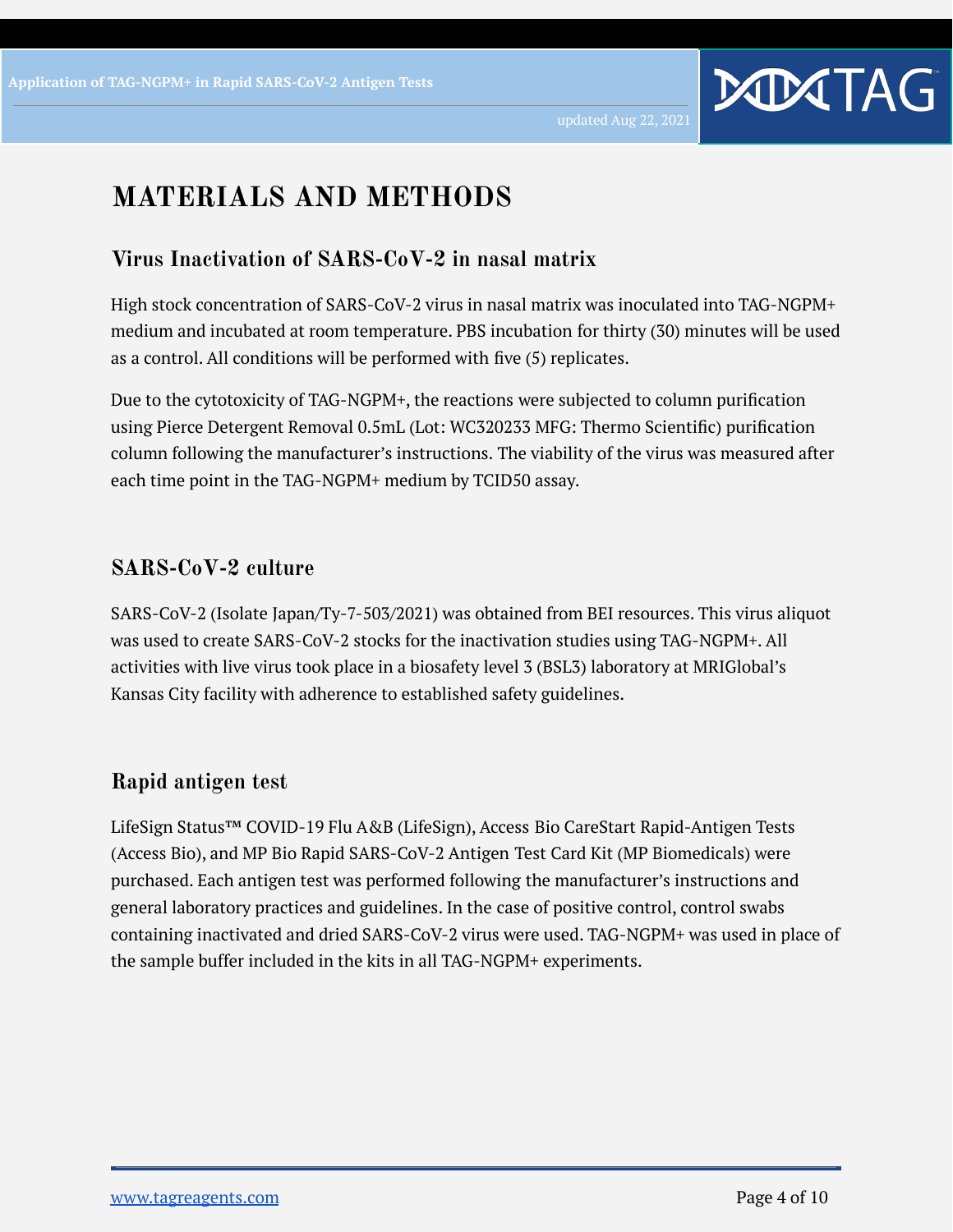# **RESULTS**

### **TAG-NGPM+ SARS-CoV-2 Inactivation**

The objective of the inactivation study is to evaluate the effectiveness of TAG-NGPM+ to inactivate SARS-CoV-2 virus. High concentrations of SARS-CoV-2 virus (9X10^6 TCID50/ml) in negative upper respiratory sample matrices are inoculated into TAG-NGPM+ in a 1:3 ratio and incubated at room temperature for different time points that are 10s, 30s, 1min, 15min, and 30min. PBS incubation for 30 minutes is used as control. Due to the strong cytotoxicity of TAG-NGPM+ (> 3.0 log reduction), the incubated samples are subjected to immediate column purification for the removal of TAG-NGPM+ before inoculating onto Ver oE6 cells, incubating for four days and measuring the cytopathic effect (CPE).

The results for the inactivation study confirmed > 3.0 log reduction in viral titer after exposure time as short as 10 seconds in TAG-NGPM+ (Table 1) and demonstrated effective viral inactivation > 99.5%.

|                                                                           | TAG-NGPM+         | TAG-NGPM+         | TAG-NGPM+                      | TAG-NGPM+              | TAG-NGPM+                       | <b>PBS</b>                      |
|---------------------------------------------------------------------------|-------------------|-------------------|--------------------------------|------------------------|---------------------------------|---------------------------------|
|                                                                           | 10s<br>incubation | 30s<br>incubation | 1 <sub>min</sub><br>incubation | $15$ min<br>incubation | 30 <sub>min</sub><br>incubation | 30 <sub>min</sub><br>incubation |
| SARS-CoV-2 Variant<br>Japan/Ty-7-503/2021<br>Average titer<br>(TCID50/mL) | $< 3.16E + 01$    | $< 3.16E + 01$    | $< 3.16E + 01$                 | $< 3.16E + 01$         | $< 3.16E + 01$                  | $6.93E + 04$                    |
| Viral Titer log reduction<br>(1 X 10x TCID50)                             | > 3               | > 3               | > 3                            | > 3                    | > 3                             | 0                               |

| Table 1. Summary of SARS-CoV-2 inactivation in TAG-NGPM+ |
|----------------------------------------------------------|
|----------------------------------------------------------|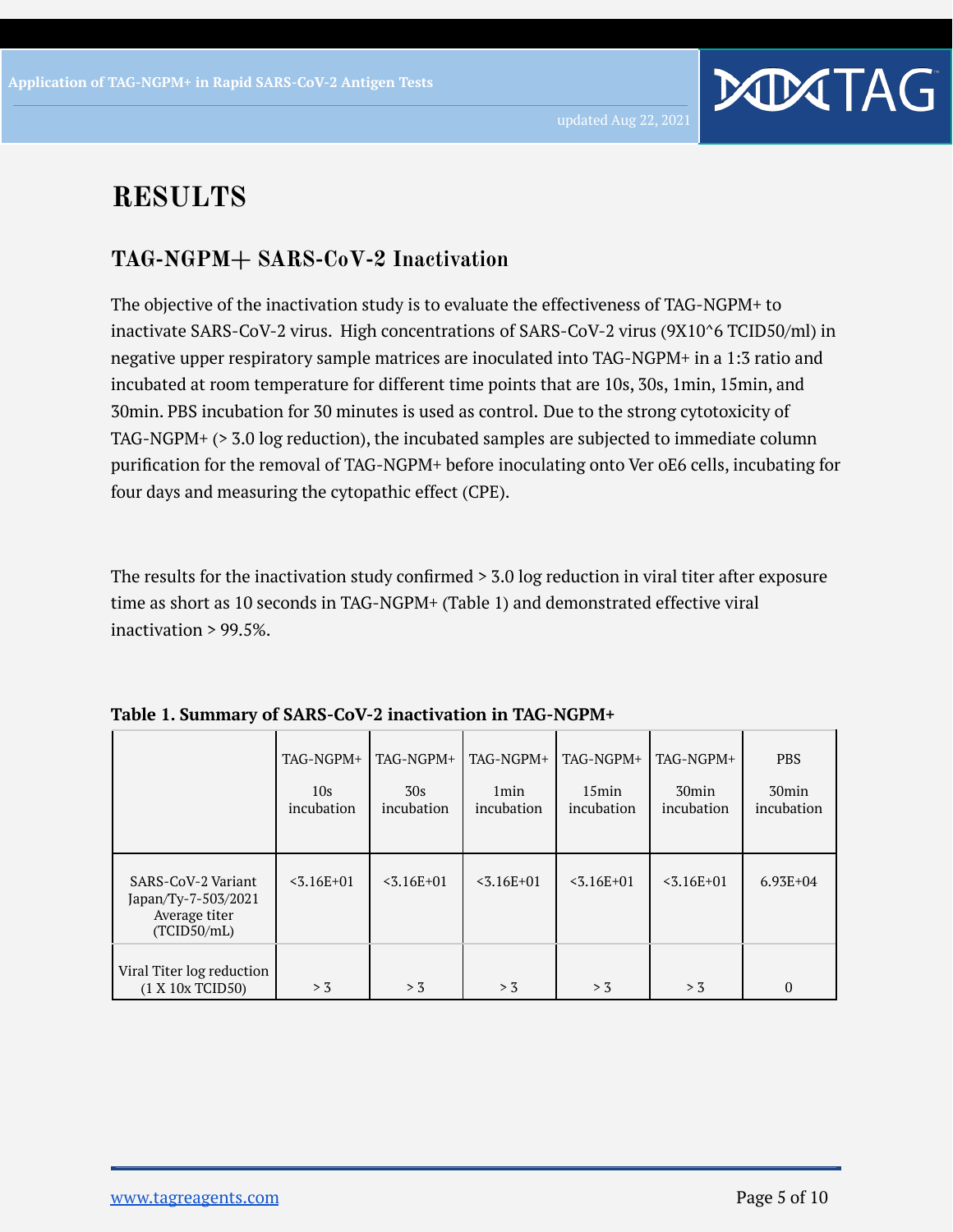#### **TAG-NGPM+ in Rapid Antigen testing**

The validity of antigen lateral flow tests is determined by the presence of a control test line at the end of the incubation period. To evaluate whether TAG-NGPM+ interferes with the test validity and detection, TAG-NGPM+ was used as the sample extraction buffer at a volume appropriate for three commercially available SARS-CoV-2 antigen kits and replacing the kit sample extraction buffers, which are saline-based and does not effectively inactivate the SARS-CoV-2 virus. We were able to purchase LifeSign Status™ COVID-19 Flu A&B (LifeSign), Access Bio CareStart Rapid-Antigen Tests (Access Bio), and MP Bio Rapid SARS-CoV-2 Antigen Test Card Kit (MP Biomedicals). LifeSign Status™ COVID-19 Flu A&B and Access Bio CareStart Rapid-Antigen Tests have obtained EUA from FDA for use of in vitro diagnostics (IVDs) for the detection and/or diagnosis of the virus that causes COVID-19, whereas MP Bio Rapid SARS-CoV-2 Antigen Test Card Kit is for research use only.

Negative control swabs that did not come in contact with SARS-CoV-2 samples were used, and positive control swabs containing inactivated and dried SARS-CoV-2 viruses were used for positive control tests.

After appropriate incubation time for each antigen test, distinct control test lines appeared on all test cassettes, indicating TAG-NGPM+ does not denature proteins and does not interfere with antigen-antibody interaction. The test lines are present in the positive controls of all three antigen tests, with varied test sensitivities indicated by the boldness/faintness of the T line in comparison to the C line.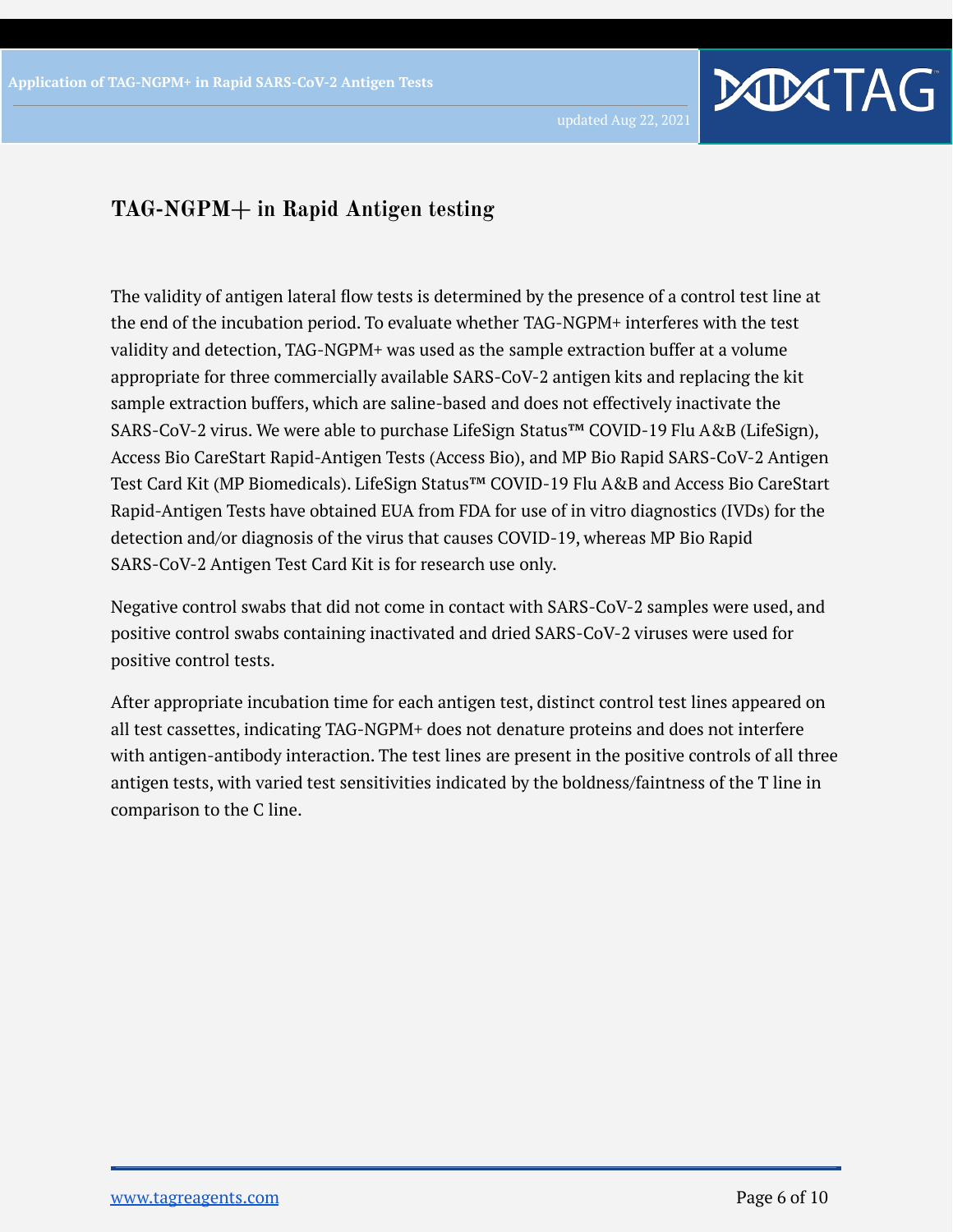

**Figure 1: Antigen tests with TAG-NGPM+.** a. MP Bio Rapid SARS-CoV-2 Antigen Test Card Kit (MP Biomedicals), b.LifeSign Status™ COVID-19 Flu A&B (LifeSign), c. Access Bio CareStart Rapid-Antigen Tests (Access Bio).

**Table 2. Summary of Antigen tests results with TAG-NGPM+**

| <b>Test Name</b>                                               |                                                        | Antigen positive/negative control test with TAG-NGPM+           |                                                                |  |  |
|----------------------------------------------------------------|--------------------------------------------------------|-----------------------------------------------------------------|----------------------------------------------------------------|--|--|
|                                                                | Sample+reag<br>ent vol<br>needed per<br>test $(\mu l)$ | TAG-NGPM+ positive controls (Valid)<br>test $Y/N$ , $+/-$ test) | TAG-NGPM+ negative controls<br>(Valid test $Y/N$ , $+/-$ test) |  |  |
| LifeSign Status™<br>COVID-19 Flu A&B<br>(Box of 25)            | 250                                                    | $Y, +$                                                          | $Y_{1}$ -                                                      |  |  |
| AccessBio CareStart<br>Rapid-Antigen Tests<br>20 Tests Per Kit | 75                                                     | $Y, +$                                                          | $Y, -$                                                         |  |  |
| MP Bio Rapid<br>SARS-CoV-2 Antigen<br>Test Card Kit (RUO)      | 75                                                     | $Y, +$                                                          | $Y_{1}$ -                                                      |  |  |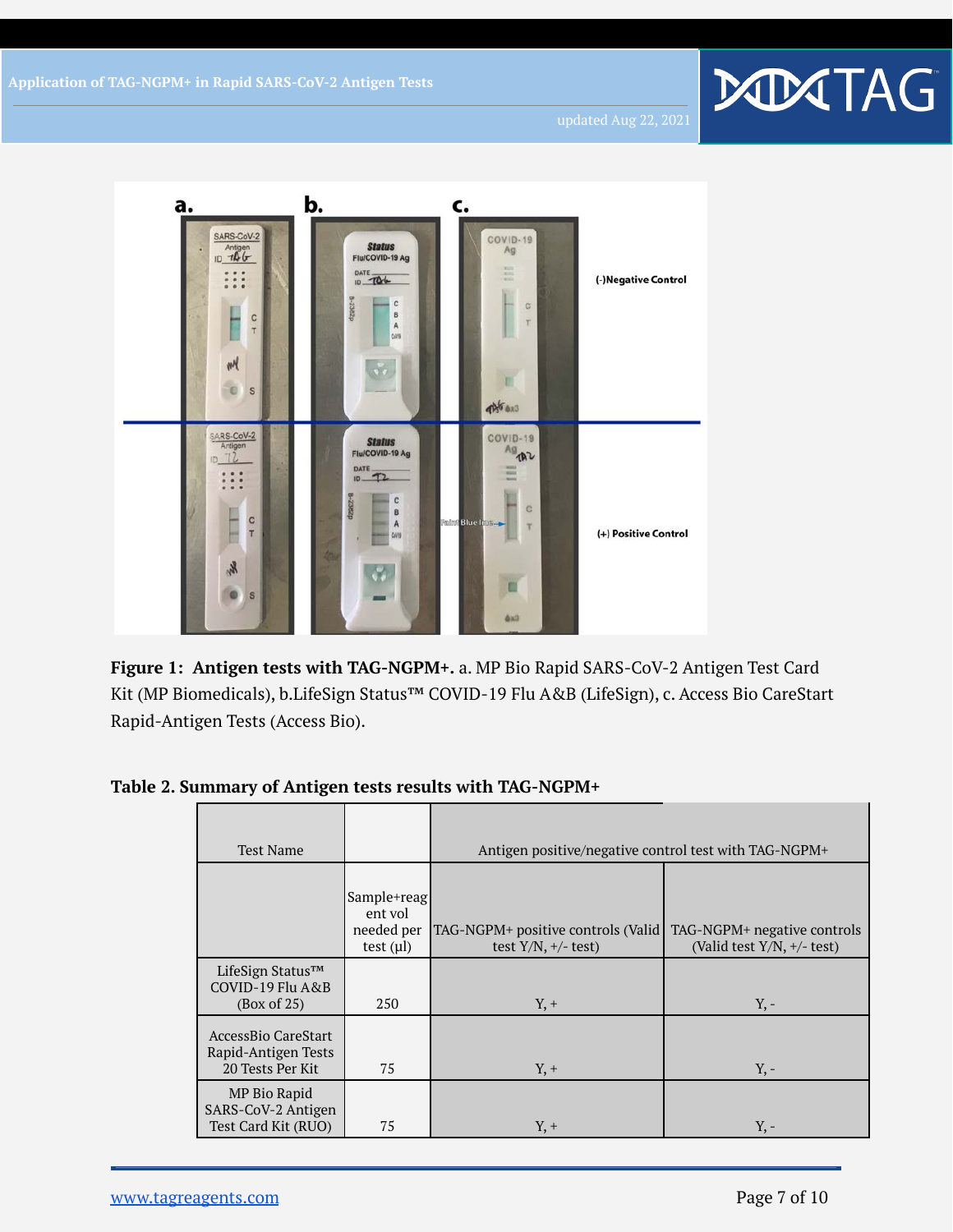Next, we evaluated whether TAG-NGPM+ interfere with detection sensitivity in antigen testing in comparison with the sample extraction buffer that came with the kit, which was likely optimized for detection.

MP bio antigen test kit is used in this experiment due to its high sensitivity in detecting diluted antigen controls. A high concentration antigen stock was used to prepare 1: 2 dilutions either in MP bio sample reagent buffer or TAG-NGPM+, followed by serial dilutions with a dilution factor of 2 (1X, 2X, 4X, 8X, 16X dilution factor). The sample dilutions were used as input in MP Bio antigen tests. Both the TAG-NGPM+ test and MP bio sample reagent test were able to show a positive band up to a dilution factor of 8X. The result suggests that TAG-NGPM+ is able to maintain the test detection sensitivity without interference when used directly in place of the sample extraction buffer, ensuring test performance and preventing potential exposure to live virus by inactivating SARS-CoV-2 in samples.



**Figure 2: MP Bio antigen tests with TAG-NGPM+ (bottom row) and MP Bio sample reagent (top row).** Antigen controls were serial diluted, with 1 indicating highest antigen concentration, and 16 indicating lowest antigen concentration.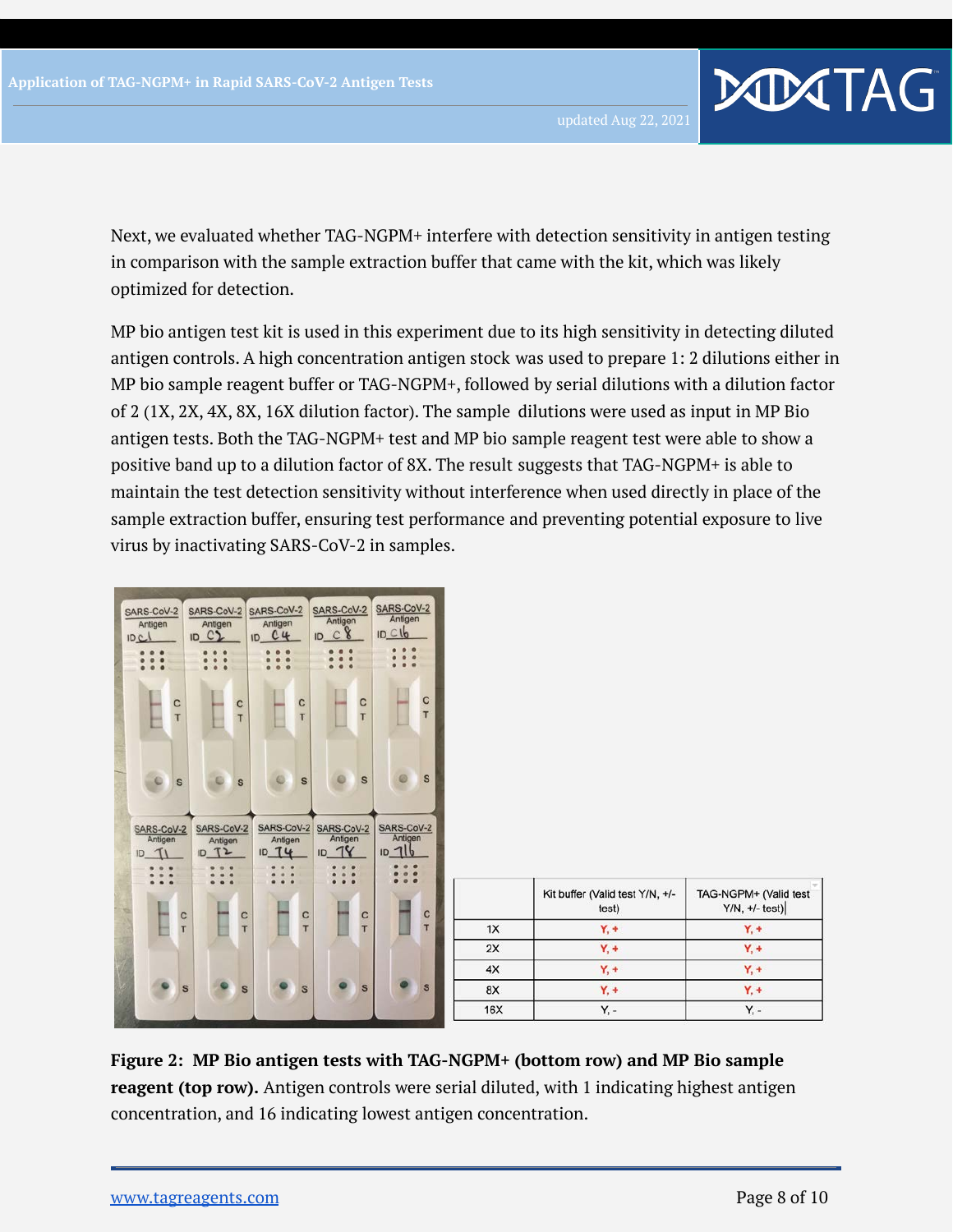# **CONCLUSION**

It's imperative to diagnose COVID-19 as quickly and reliably as possible in order to prevent the spread of this disease. The current rapid antigen tests can provide results in minutes instead of days from PCR testing, however, the testing uses an open-faced cassette and does not effectively inactivate SARS-CoV-2 virus, putting the operator at risk for exposure to live viruses.

Using a viral transport media with virus inactivating function can offer better protection against viral exposure, however, guanidine-containing virus-killing ITMs have harsh chemistry and can denature proteins and therefore not compatible with rapid antigen testing mechanisms.

TAG-NGPM + is a molecular assay specimen collection and transport media with virus inactivation and biocide. The reagent was designed to stabilize samples at ambient temperature so they can be safely transported for testing, potentially making it the perfect sample buàer reagent for SARS-CoV-2 specimens that are being submitted to downstream tests.

TAG-NGPM+ is a comprehensive, well-rounded formula that combines the best of PCR and antigen testing. This powerful dual compatibility means it can be used with both tests to get an accurate diagnosis for any patient in need.

**TAG-NGPM+ is available now on Thomas Scientific with a range of packaging options suitable for ready-to-use sample collection, kitting, and test-developing needs.**